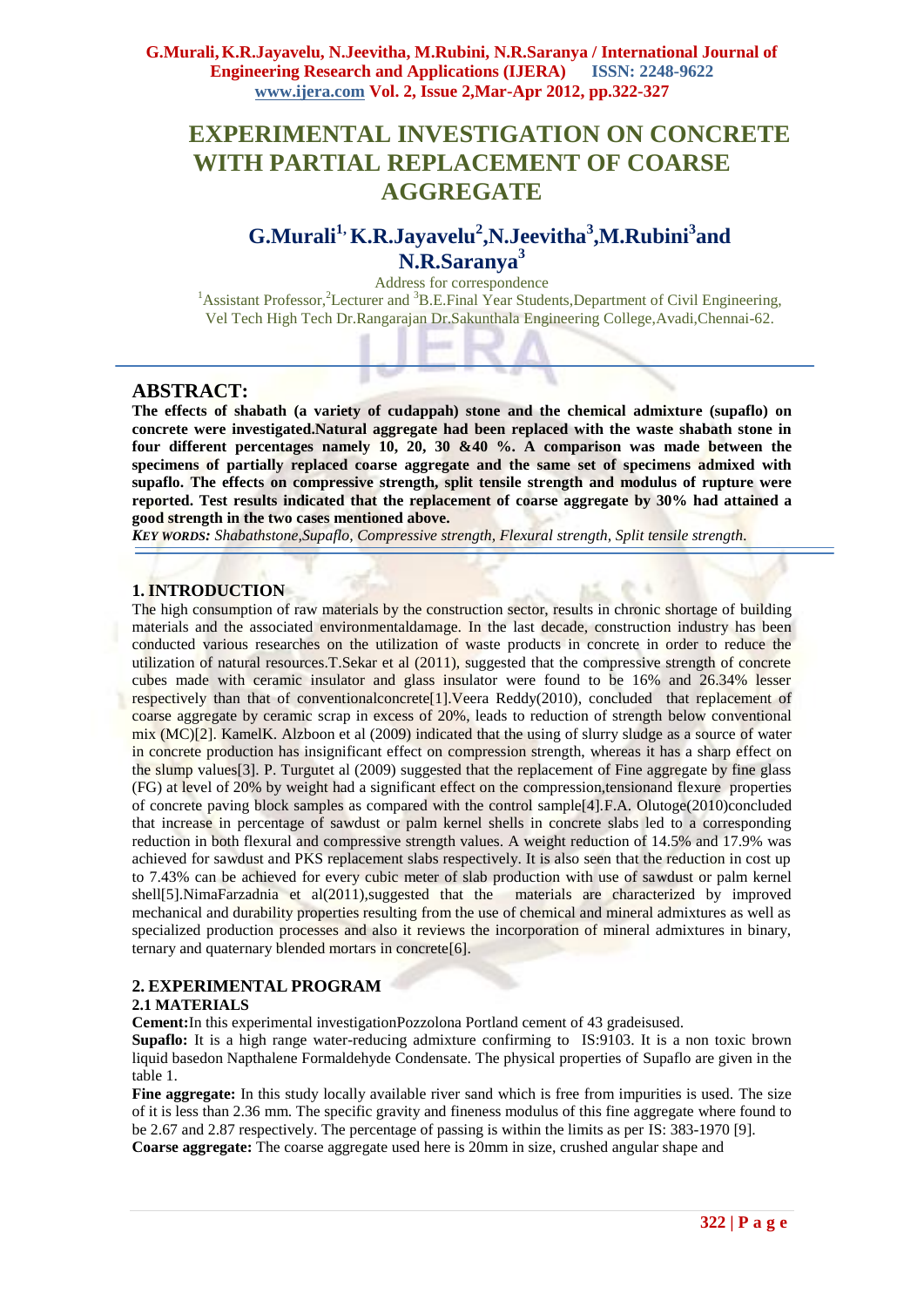free from dust. The specificgravity and fineness modulus was found to be 2.82 and 7.03respectively and the impact value was found to be 6.15%. The percentage of passing is within the limits as per IS: 383- 1970 [9].

**Waste stone:**The wastes of shabathstone is used as the substitute for coarse aggregate. They have been cut manually into the required size of 20 -25mm approximately. The impact value was found to be 18.3 %.



Fig 1:ShabathStoneSource , Manual Cutting and Preparation of Aggregate

| S.No          | <b>Properties</b> | <b>Results</b>                      |  |  |  |
|---------------|-------------------|-------------------------------------|--|--|--|
|               | Physical state    | Brown Liquid                        |  |  |  |
| 2             | Specific Gravity  | $1.20+0.015$ ( <i>a</i> ) 27 ° c    |  |  |  |
| $\mathcal{R}$ | Chloride content  | Nil as per IS456                    |  |  |  |
|               | Dosage            | $0.4\% - 1.2\%$ by weight of cement |  |  |  |

#### **Properties of Chemical admixture (Supaflo)**

## .**2.2 MIX PROPORTIONS**

The concrete mix is designed as per IS  $10262 - 2009$  [8], IS 456-2000 [7] for the normal concrete. Finally the chemical admixture, Supaflo which is 0.8%by weightofcement is added to the concrete. The grade of concrete which we adopted is M25 with the water cement ratio of 0.45.

#### **2.3 CASTING AND CURING**

Two different sets of specimens are prepared using design mix.In the first set, the specimens are casted by varying the percentage of replacement of coarse aggregate by shabath stone starting from 0 to 40% with an increment of 10% by weight of coarse aggregate and they are represented as 10,20,30,40 respectively as shown in the table 2.In the second set, the former procedure is followed, in addition to that chemical admixture of 0.8% by weight of cement is added and they are designated asS10,S20,S30& S40 respectively. Cubes with size 150mm X150mm X150 mm, cylinders with 150mm diameter X 300mmheight and prisms of size100mmX100mmX500 mm are prepared. The samples aredemoulded after 24 hrs from casting and kept in a water tank for 28 days curing.

#### **Table 2.Details of specimens**

| S.No          | <b>Specimen Description</b>    | <b>Cubes</b><br>(nos) | <b>Cylinder</b><br>(nos) | Prism<br>(nos) |
|---------------|--------------------------------|-----------------------|--------------------------|----------------|
|               | C.C (conventional concrete)    |                       |                          |                |
| $\mathcal{D}$ | 10 (10% replacement of $C.A$ ) |                       |                          |                |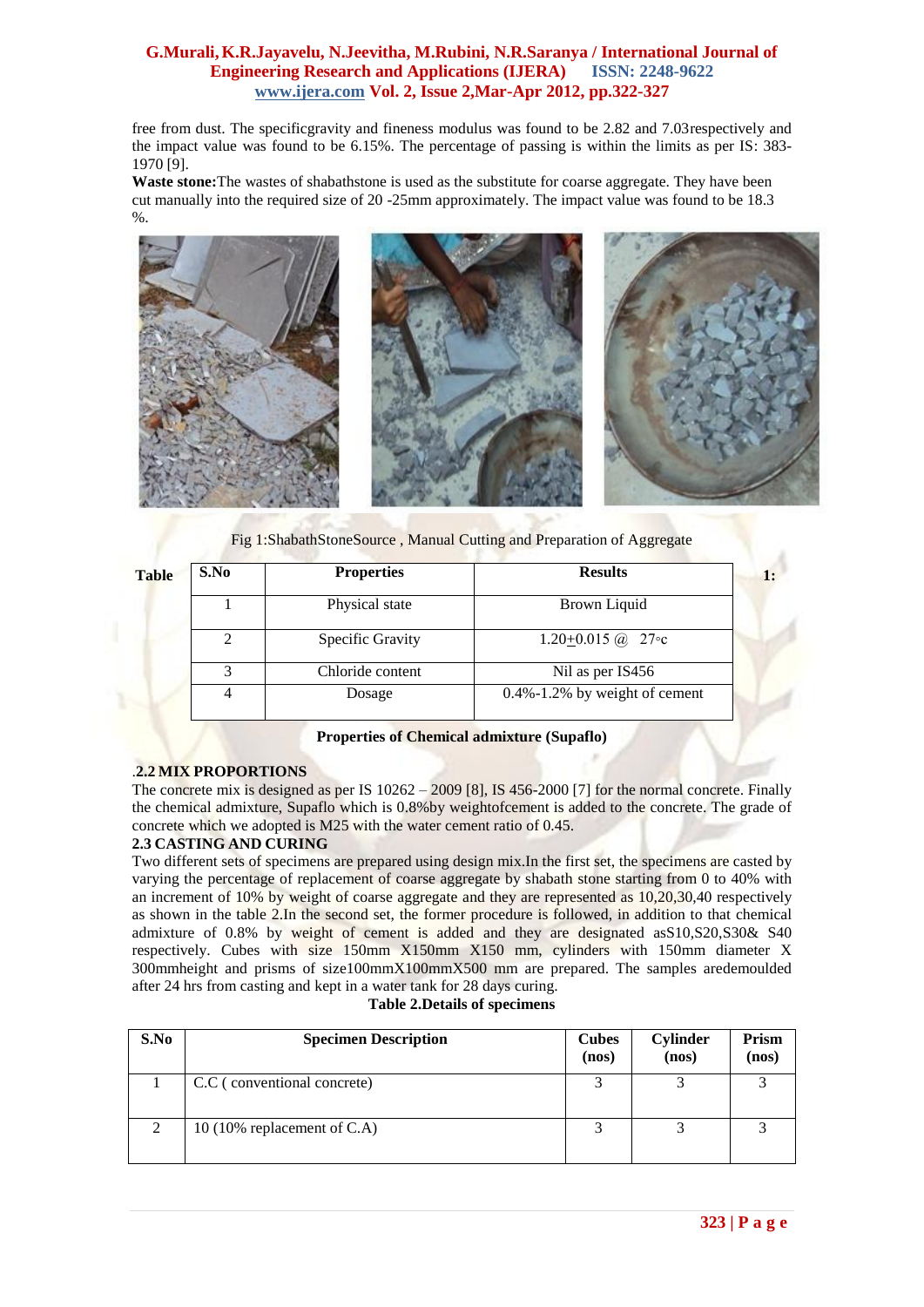| 3 | 20 (20% replacement of C.A)                      | 3 | 3             | 3 |
|---|--------------------------------------------------|---|---------------|---|
| 4 | 30 (30% replacement of C.A)                      | 3 | 3             | 3 |
| 5 | 40 (40% replacement of C.A)                      | 3 | $\mathcal{F}$ | 3 |
| 6 | S10(10% replacement of C.A admixed with supaflo) | 3 | 3             | 3 |
| 7 | S20(20% replacement of C.A admixed with supaflo) | 3 | 3             | 3 |
| 8 | S30(30% replacement of C.A admixed with supaflo) | 3 | 3             | 3 |
| 9 | S40(40% replacement of C.A admixed with supaflo) | 3 | 3             | 3 |

#### **3. RESULT AND DISCUSSIONS**

After a detailed study we have obtained the following results for compression, split tensile strength and flexure tests as shown in table 3.

#### **Effect on compression:**

As mentioned in the figure 2, the maximum compressive strength of concrete with 30% replacement of aggregate with or without chemical admixture has been found to be 26%and 56% higher than the conventional concrete. However the replacement of aggregate increasing upto 40% the concrete compressive strength has been significantly decreased when comparing with 30% replacing coarse aggregate. Hence the replacement of 30% aggregate is found to be optimised and effective to attain the strength of concrete.

| <b>Properties</b>                     | C.C  | 10   | $S-10$ | 20   | $S-20$ | 30   | $S-30$ | 40   | $S-40$ |
|---------------------------------------|------|------|--------|------|--------|------|--------|------|--------|
| Compressive<br>strength $(N/mm^2)$    | 26.0 | 26.5 | 27.8   | 27.5 | 28.8   | 32.8 | 41.1   | 29.3 | 38.2   |
| Split tensile<br>strength( $N/mm^2$ ) | 2.72 | 2.88 | 2.96   | 3.03 | 3.18   | 3.31 | 3.48   | 3.13 | 3.26   |
| Flexural<br>strength $(N/mm^2)$       | 3.4  | 3.65 | 3.71   | 3.69 | 3.77   | 3.80 | 3.92   | 3.58 | 3.64   |

**Table 3: Behavioural Strengthsof Concrete**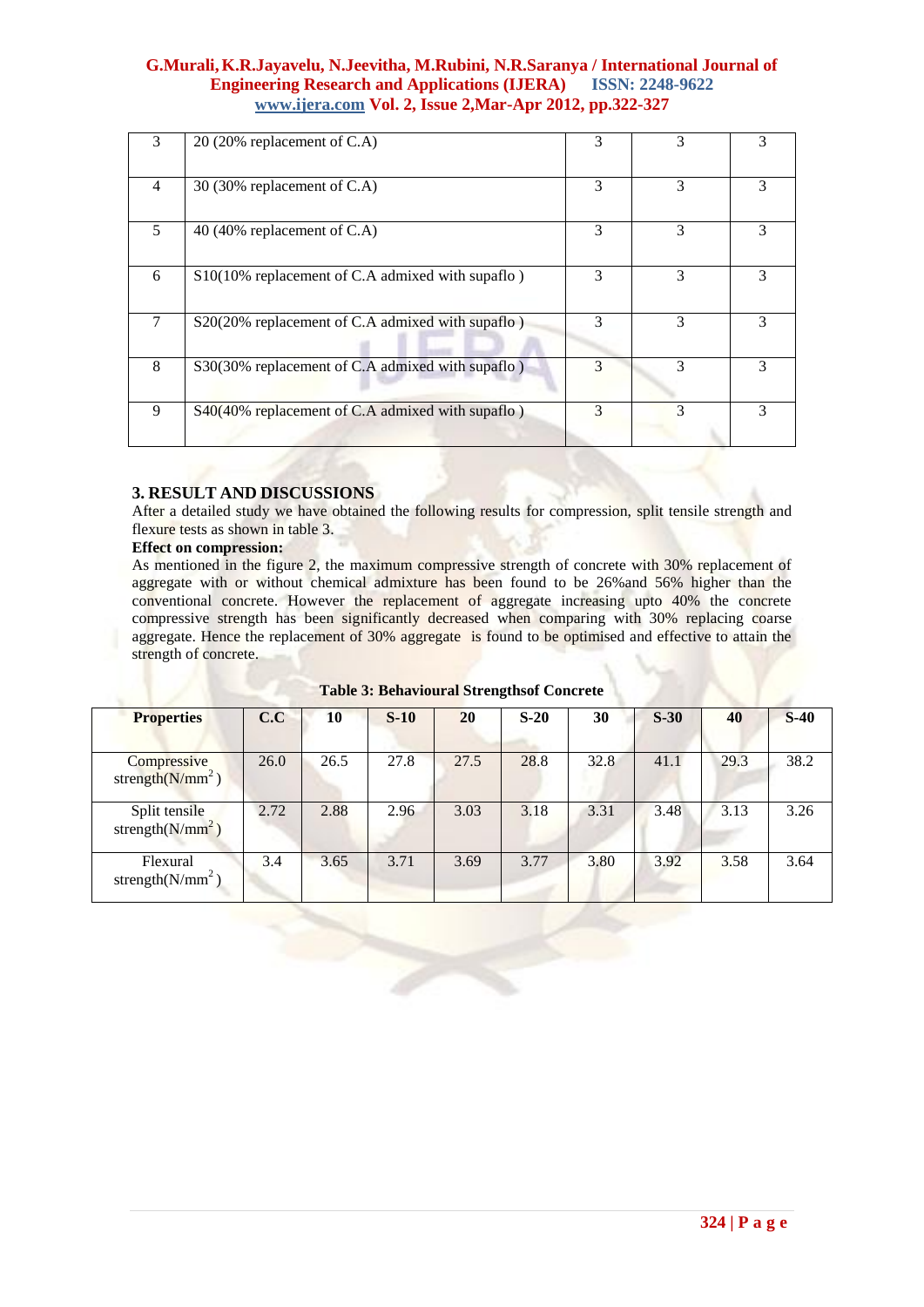

#### **Effect on Tension:**

On the basis of the results shown in the fig.3, it is observed that the maximum difference of tensile strength was found to be 21.70% in case of 30% replacement of aggregate without chemical admixture and 28.30% with chemical admixtures. For specimens without chemical admixtures, the tensile strength hasbeen gradually increased as 5.88%, 11.40%, 21.70% and 15.07%. Similarly for the specimens with chemical admixtures,theincreasing tensile strength were noted as 8.82% ,16.91%, 28.30% and 19.85% for the replacement of coarse aggregate with 10%, 20%,30% and 40% respectively. Hence it is clear that the replacement of coarse aggregatewith and without chemical admixture has a positive impact in the tension behaviour of concrete.



#### **Effect on Flexure:**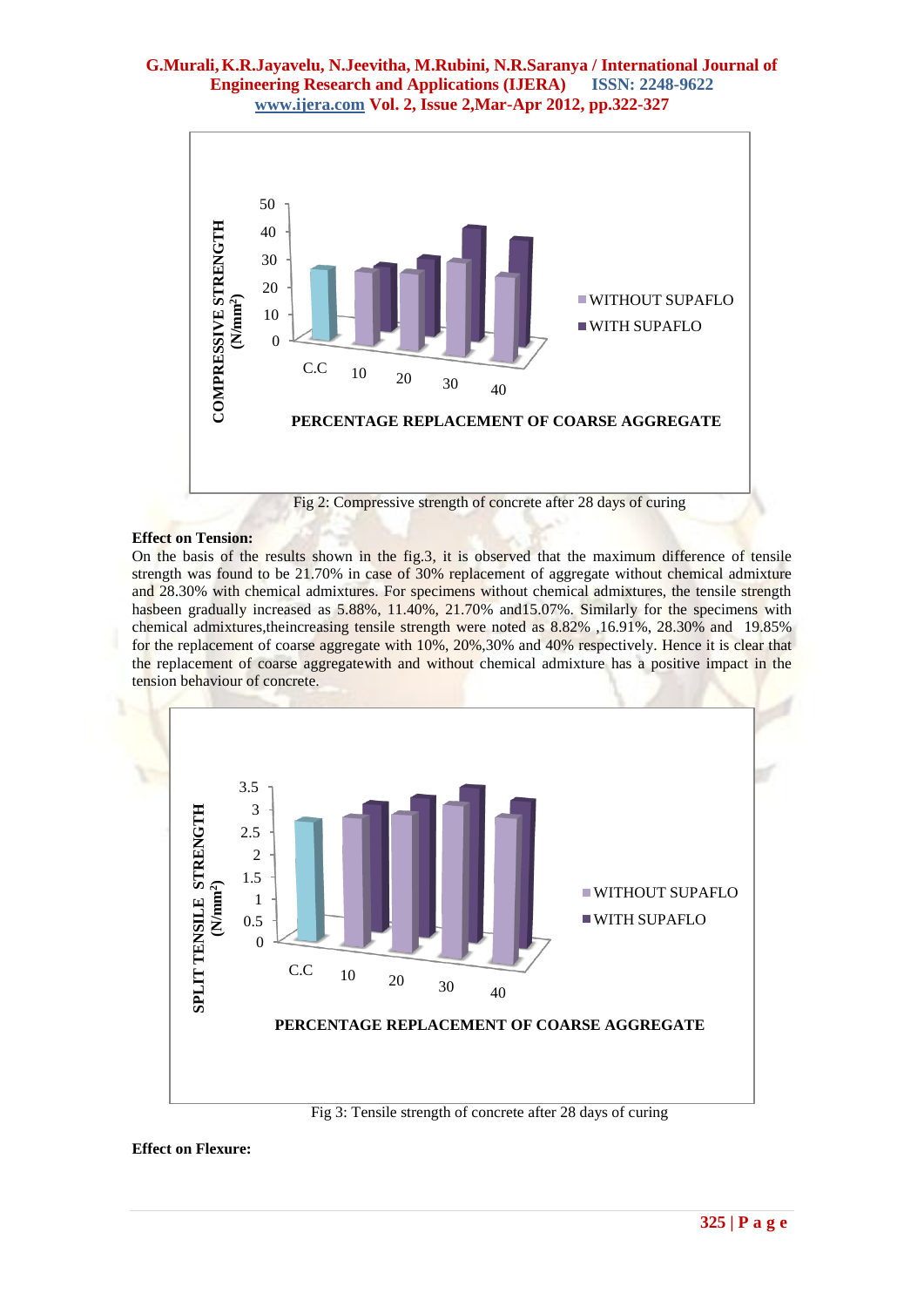It can be seen from fig.4 that the flexural strength of the conventional concrete has been found to be 3.4 N/mm<sup>2</sup> for conventional concrete. However when compared with conventional concrete the flexural strength has been increased up to 7.35%, 8.52% ,11.76% and 5.29% for 10%,20%,30% and 40% replacement of coarse aggregate without chemical admixtures. Similarly the flexural strength has increased upto 9.1%,10.88%,15.29% and 7.05% for 10%,20%,30% and 40% replacement of course aggregate with chemical admixture. This conclusion led to the fact that 30% replacing coarse aggregate can increase 15.29% flexural strength and further if the percentage of replacing coarse aggregate is increased, the flexural strength is decreased as shown in the fig.4.





#### **4. CONCLUSION**

Based on the results obtained from the experiment the following conclusions are drawn.

The maximum Compressive strength of concrete with and without chemical admixturecan be achieved by 30% replacement ofshabath stone was found to be 56% and 26% higher than the conventional concrete. Compare to the conventional concrete the tensile strength of 30% replacement of coarse